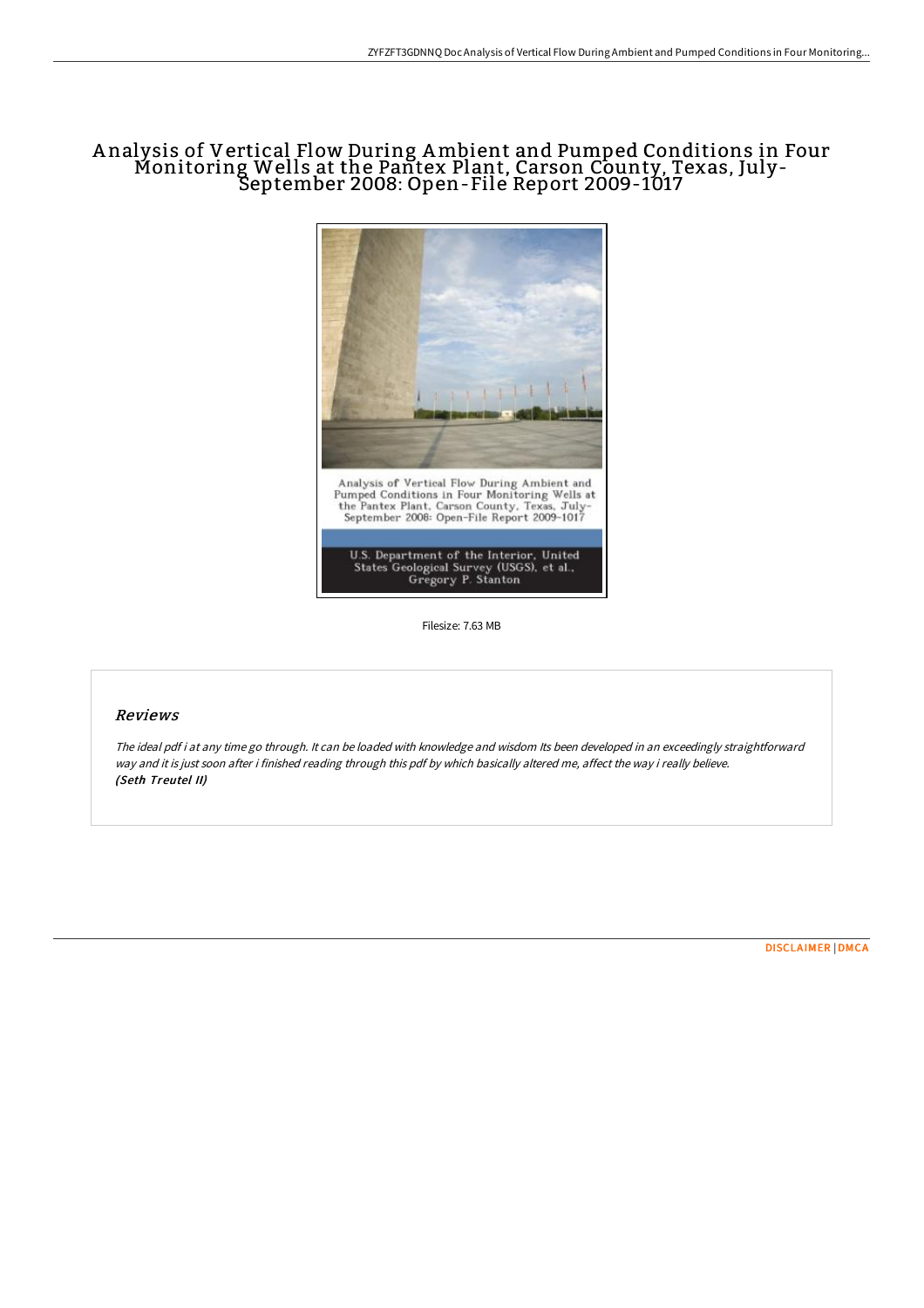## ANALYSIS OF VERTICAL FLOW DURING AMBIENT AND PUMPED CONDITIONS IN FOUR MONITORING WELLS AT THE PANTEX PLANT, CARSON COUNTY, TEXAS, JULY-SEPTEMBER 2008: OPEN-FILE REPORT 2009-1017



To read Analysis of Vertical Flow During Ambient and Pumped Conditions in Four Monitoring Wells at the Pantex Plant, Carson County, Texas, July-September 2008: Open-File Report 2009-1017 eBook, please refer to the hyperlink listed below and download the file or get access to other information which might be related to ANALYSIS OF VERTICAL FLOW DURING AMBIENT AND PUMPED CONDITIONS IN FOUR MONITORING WELLS AT THE PANTEX PLANT, CARSON COUNTY, TEXAS, JULY-SEPTEMBER 2008: OPEN-FILE REPORT 2009-1017 book.

Bibliogov, United States, 2013. Paperback. Book Condition: New. 246 x 189 mm. Language: English . Brand New Book \*\*\*\*\* Print on Demand \*\*\*\*\*.The Pantex Plant is a U.S. Department of Energy/National Nuclear Security Administration (USDOE/NNSA)-owned, contractor-operated facility managed by Babcock Wilcox Technical Services Pantex, LLC (BW Pantex) in Carson County, Texas, approximately 17 miles northeast of Amarillo. The U.S. Geological Survey, in cooperation with BW Pantex through the USDOE/NNSA, made a series of flowmeter measurements and collected other borehole geophysical logs during July-September 2008 to analyze vertical flow in screened intervals of four selected monitoring wells (PTX01- 1012, PTX06-1044, PTX06-1056, and PTX06-1068) at the Pantex Plant. Hydraulic properties (transmissivity values) of the section of High Plains (Ogallala) aquifer penetrated by the wells also were computed. Geophysical data were collected under ambient and pumped flow conditions in the four monitoring wells. Unusually large drawdowns occurred at two monitoring wells (PTX06-1044 and PTX06-1056) while the wells were pumped at relatively low rates. A decision was made to redevelop those wells, and logs were run again after redevelopment in the two monitoring wells. Logs collected in monitoring well PTX01-1012 during ambient conditions indicate a dynamic environment that probably was affected by pumping of nearby irrigation or public-supply wells. During pumping, downward vertical flow of 0.2 to 2.1 gallons per minute that occurred during ambient conditions was either reversed or reduced. During pumping, a gradual trend of more positive flowmeter values (upward flow) with distance up the well was observed. Estimated total transmissivity for four production zones identified from Flow-B numerical model results taken together was calculated to be about 3,100 feet squared per day. Logs collected in monitoring well PTX06-1044 during ambient conditions before redevelopment indicate a static environment with no flow. During pumping there was upward vertical flow at rates ranging from 0.1...

R Read Analysis of Vertical Flow During Ambient and Pumped Conditions in Four Monitoring Wells at the Pantex Plant, Carson County, Texas, [July-September](http://techno-pub.tech/analysis-of-vertical-flow-during-ambient-and-pum.html) 2008: Open-File Report 2009-1017 Online Download PDF Analysis of Vertical Flow During Ambient and Pumped Conditions in Four Monitoring Wells at the Pantex Plant, Carson County, Texas, [July-September](http://techno-pub.tech/analysis-of-vertical-flow-during-ambient-and-pum.html) 2008: Open-File Report 2009-1017